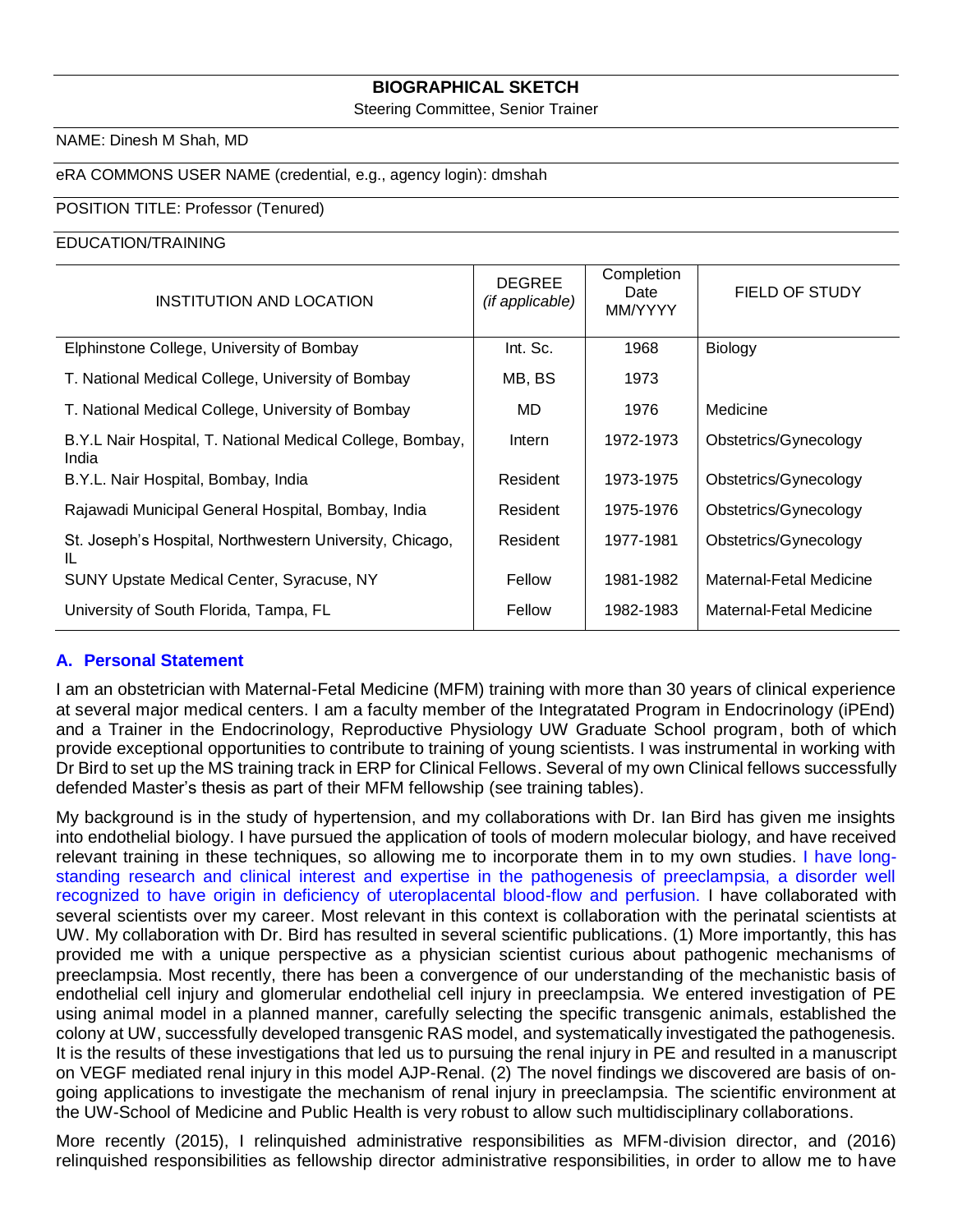more time for research pursuits. I am currently PI (Multi-PI Wieben, Oliver, PhD) on a U01 project funded by NICHD on Advanced MRI FOR Uteroplacental Flow, Perfusion, Oxygenation & Inflammation, which examines total uteroplacental blood flow, perfusion, oxygenation, circulating inflammatory markers and cellular imaging, theme of which is to examine the placental basis of identifying who will develop preeclampsia and fetal growth restriction. Many of the people working on this project are proposed Trainers in this application.

- 1. Krupp J, Boeldt DS, Yi FX, Grummer M, Bankowski-Anaya H, Shah DM, Bird IM. The Loss of Sustained Ca2+ Signaling Underlies Suppressed Endothelial Nitric Oxide Production in Preeclamptic Pregnancies: Implications for New Therapy. Am J Physiol Heart Circ Physiol. 2013 Oct 1 305(7): H969–H979 [Epub ahead of print 2013 Jul 26] PMID:23893163.
- 2. Denney JM, Bird C, Gendron-Fitzpatrick A, Bird IM, Shah DM. Renin-Angiotensin System Transgenic Mouse Model Recapitulates Pathophysiology Similar to Human Preeclampsia with Renal Injury that may be Mediated through VEGF. AJP-Renal.

# **B. Positions and Honors**

# **Professional Experience**

- 1983-1990 Assistant Professor, Division of Maternal-Fetal Medicine, Department of Obstetrics and Gynecology, Vanderbilt University, School of Medicine, Nashville, Tennessee
- 1990-1993 Assistant Professor, Division of Maternal-Fetal Medicine, Department of Obstetrics and Gynecology, The University of Texas Health Science Center at San Antonio, San Antonio, Texas
- 1993-1997 Associate Professor, Division of Maternal-Fetal Medicine, Department of Obstetrics and Gynecology, The University of Texas Health Science Center at San Antonio, San Antonio, Texas 1996 Eleventh Annual New England Biolabs Molecular Biology Summer Workshop, Clark Science Center, Smith College, Northampton, Massachusetts
- 1997-2002 Associate Professor, Department of Reproductive Biology, Case Western Reserve University School of Medicine, and Tenure granted effective July 1, 2002
- 2002-2004 Marie Louise Woodson Professor (Tenured), Department of Obstetrics, Gynecology & Women's Health, University of Louisville School of Medicine, Louisville, Kentucky
- 2004-present Professor (Tenured), Department of Obstetrics & Gynecology, and Director, Division of Maternal Fetal Medicine, University of Wisconsin-Madison, Madison, WI
- 2005-2016 Director, Maternal Fetal Medicine Fellowship, Dept. of Obstetrics & Gynecology, University of Wisconsin-Madison, Madison, WI

# **Honors and Awards**

- 1968 L.H. Hiranandani Scholarship, T. National Medical College, Bombay, India
- 1990 Best Teacher Award for Vanderbilt University OB/GYN full-time Faculty, Nashville, Tennessee
- 1990 Italian Perinatal Society and Italian So. Hypertension in Pregnancy, 5<sup>th</sup> Prize, Perugia, Italy
- 1993 Outstanding Achievement in Resident Education, The University of Texas Health Science Center
- 2002 National Faculty Excellence Award (Teaching), Council on Resident Education in Obstetrics and **Gynecology**
- 2001 Member, National Institute of Child Health and Human Development Special Emphasis Panel, (NICHD) RFA: ZHD1 MCHG-B (21), Fetal Origins of Adult Disease
- 2001 Invited Member, Maternal-Fetal Medicine Units Network Committee, National Institute of Child Health and Human Development, (NICHD)
- 2001 Member, National Institute of Child Health and Human Development Panel RFP-NICHD-2001-11 "Services in Support of the Perinatology Research Branch (PRB) of the NICHD"
- 2001 Member, National Institute of Child Health and Human Development Special Emphasis Panel, ZHD1 DSR-H 05 1, RFA (HD-01-005): Health Disparity in Preterm Birth: The Role of Infectious and Inflammatory Processes"
- 2002 Ad-Hoc Member, Maternal and Child Health Research Subcommittee, MCHG-B National Institute of Child Health and Human Development **(**NICHD)
- 2003 Member, National Institute of Child Health and Human Development; Special Emphasis Panel, ZHD1 MCHG-B (25), Research on the Scope and Causes of Stillbirths in the United States.
- 2003-07 Member, Obstetrics and Maternal-Fetal Biology Subcommittee, MCHG-B**,** National Institute of Child Health and Human Development (NICHD)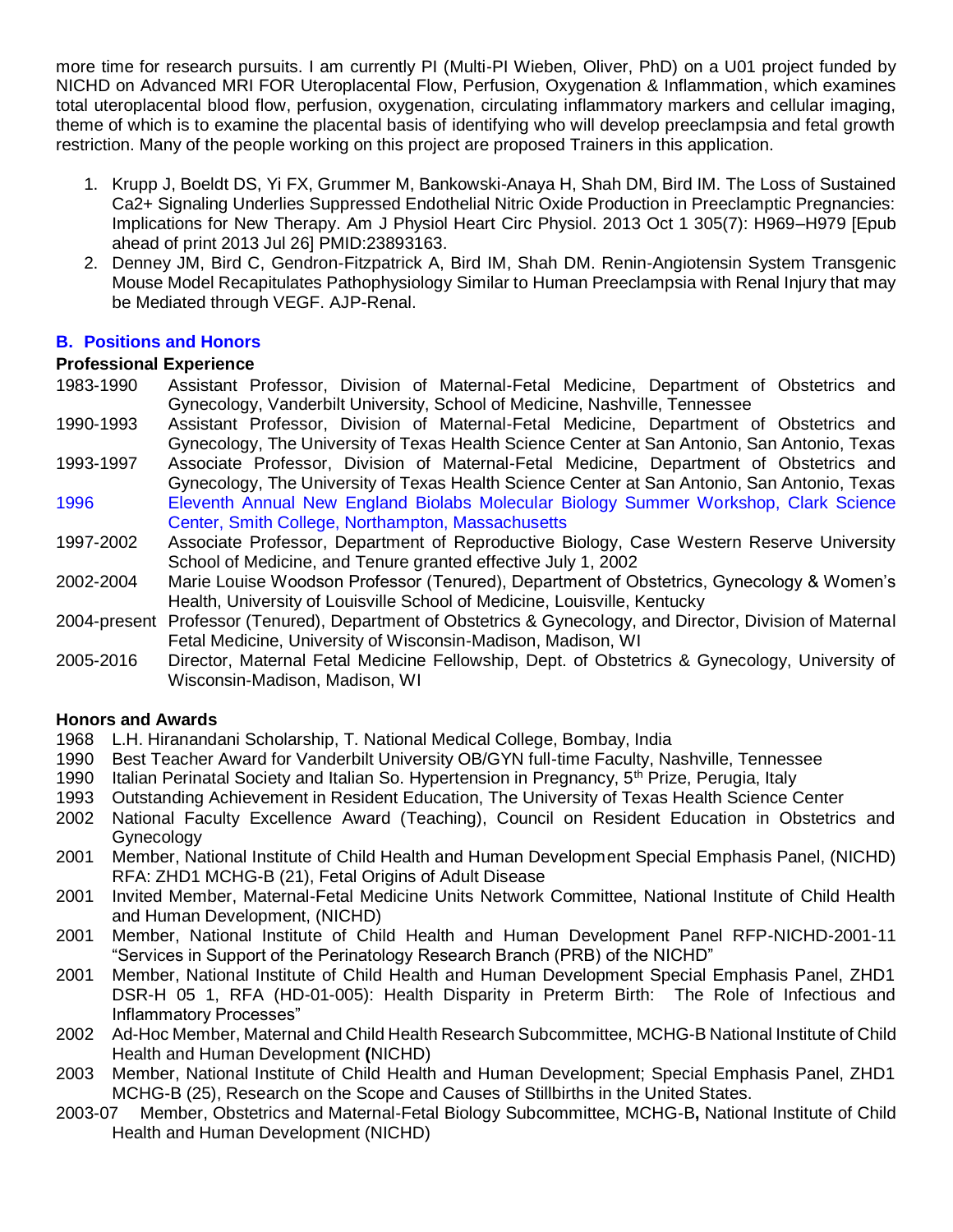- 2003 Member, Special Emphasis Panel, ZHD1 MCHG-B MC 1, Initiation of Human Labor: Prevention of Prematurity. NICHD
- 2002 Member, Special Emphasis Panel, ZHD1 DSR-A 20R, Women's Reproductive Health Research Career Development Centers. NICHD
- 2004 Member, Special Emphasis Panel, ZHD1 MCHG-B (MW), Program Projects: Molecular Mechanisms of Fetal Growth Restriction, NICHD
- 2004 Member, Special Emphasis Panel for WRHR Programs, ZHD1 MCGH-B (14),
- 2004 Member, Special Emphasis Panel, ZDH1 MCHG-B LL, Program Projects: Mechanisms of Acclimatization: Fetus and Adult
- 2007 Chairperson, NICHD Special Emphasis Panel, ZHD1 DSR-L (CH), Mechanisms of Preeclampsia: Impact of Obesity
- 2007 Member, NICHP Scientific Review Panel, RFA-HD—08-029 "Preterm 'Birth in Nulliparous Women: An Understudied Population at Great Risk"
- 2009 Member, NICHD Scientific Review Panel, ZHD1 DSR-K (29) "Preterm Birth in Nulliparous Women: An Understudied Population at Great Risk"
- 2009 Member, NICHD Scientific Review Panel, Special Emphasis Panel (SEP) ZRG1 PSE-E 02
- 2012 Member, NICHD Scientific Review Panel, Special Emphasis Panel (SEP) ZHD1-DSR-Z54
- 2014 Member, NICHD Scientific Review Panel, Special Emphasis Panel (SEP) to review P20 (COBRE: Center of Biomedical Research Excellence)
- 2016 Member, NICHD Human Placenta Project (HPP) Investigator Group, U01-Funded Investigators, including 11 institutions around the world.
- 2016 Member, NICHD Scientific Review Panel, Special Emphasis Panel (SEP) ZHD1 DSR-Z (50) 1 "Using Omics to define Human Placental Development and Function Across Pregnancy (R01/R21s)

# **C. Contribution to Science**

I began my career as clinician scientist examining the perinatal implications of hypertensive disorders of pregnancy. The major findings included the observations that the hypertensive state itself had adverse effects on the fetus and it would be therefore important for me to explore underlying mechanisms of this aspect of the disease process. This exploration led me to identify endometrial stromal cell as the origin of reproductive tissue renin on the maternal side and to begin examining the regulation of renin secretion. (4) This then led to my investigations of role of Renin Angiotensin System (RAS) *in pathogenesis of preeclampsia*. The major findings allowed us to propose a conceptualization that similar to renal injury leading to hypertension, utero-placental ischemic injury leads to preeclamptic hypertension. This provided the impetus to establish a transgenic mouse model for investigation of mechanism of renal injury in preeclampsia. I have also collaborated with a well-known placental pathologist, which provided me with additional insights in understanding placental biology. The importance of this clinical and scientific background is that I have depth of understanding of placental biology in context of disorder of pregnancy commonly seen by specialists well beyond an academic clinician. This background provided me with a broad perspective on how to think about clinical disorders, their origins and subsequent events. This then allowed me, with robust scientific input from multidisciplinary scientists (proposed Co-Is) to propose these investigations and research strategy, which then resulted in this robust scientific team.

# **1.** Hypertension and Preeclampsia:

- 1. Diamond MP, **Shah DM**, Hester RA, Vaughn WK, Cotton RB, Boehm FH. Complication of insulin dependent diabetic pregnancies by pre-eclampsia and/or chronic hypertension: An analysis of outcome. Am J Perinatol 2:263-267, 1985. PMID: 4052175
- 2. **Shah DM**, Shenai JP, Vaughn WK. Neonatal outcome of premature infants of preeclamptic mothers. J Perinatol 15(4):264-267, 1995.
- 3. **Shah DM**, Reed G. Parameters associated with adverse perinatal outcome in hypertensive pregnancies. J Hum Hypertens 10:511-515, 1996. PMID: 8895034.
- 4. **Shah DM**, Higuchi K, Inagami T, Osteen KG. Effect of progesterone on renin secretion in endometrial stromal, chorionic trophoblast, and mesenchymal monolayer cultures. Am J Obstet Gynecol 164:1145- 1150, 1991. PMID: 2014841.

# **2.** Renin-angiotensin System in Preeclampsia:

1. **Shah DM**, Banu JM, Chirgwin JM, Tekmal RR. Reproductive tissue renin gene expression in preeclampsia. Hypertens in Preg. 19 (3): 341-351, 2000. PMID: 11118408.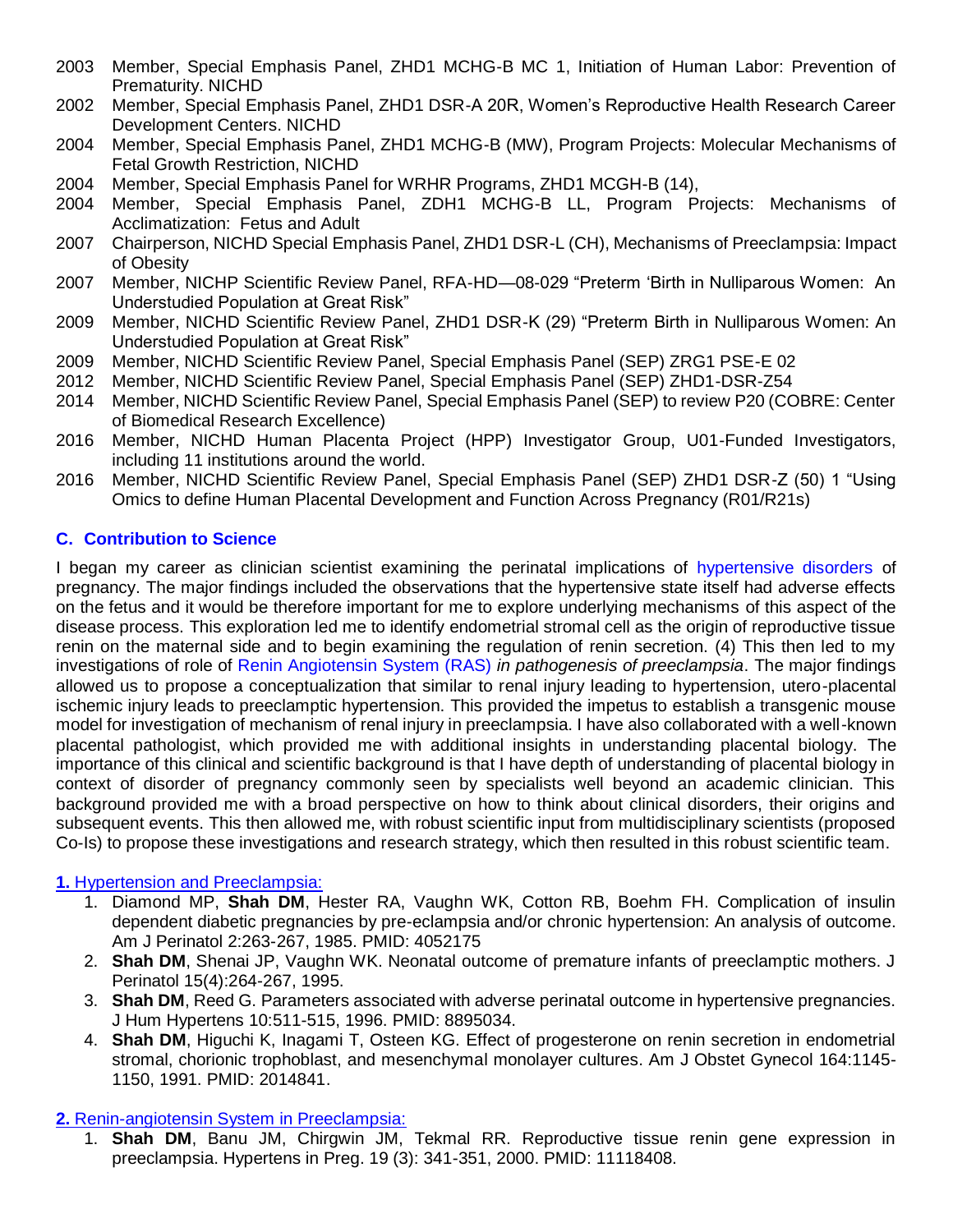- 2. Grant WM, **Shah DM**. Decidual renin secretion is modulated by vascular endothelial cells. J Matern Fetal Med 5:58-63, 1996. PMID: 8796769.
- 3. Li C, Ansari R, Yu Z, **Shah DM**. Definitive molecular evidence of RAS in human uterine decidual cells. Hypertension 36 (2): 159-164, 2000. PMID:10948071.
- 4. **Shah DM**. The Role of Renin Angiotensin System in the Pathogenesis of Preeclampsia. Am J Physiol Renal Physiol 2005;288(4):F614-25. PMID: 15753325.

# **3.** Endothelial Cell Biology:

- 1. Krupp J, Boeldt DS, Yi FX, Grummer M, Bankowski-Anaya H, Shah DM, Bird IM. The Loss of Sustained Ca2+ Signaling Underlies Suppressed Endothelial Nitric Oxide Production in Preeclamptic Pregnancies: Implications for New Therapy. Am J Physiol Heart Circ Physiol. 2013 Oct 1 305(7): H969–H979 [Epub ahead of print 2013 Jul 26] PMID:23893163.
- 2. Anaya HA, Yi FX, Boeldt DS, Krupp J, Grummer MA, Shah DM, Bird IM. Changes in Ca2+ Signaling and Nitric Oxide Output by Human Umbilical Vein Endothelium in Diabetic and Gestational Diabetic Pregnancies. Biol Reprod. 2015 Sep;93(3):60. doi: 10.1095/biolreprod.115.128645. Epub 2015 Jul 22. PMID: 26203178
- 3. Boeldt D, Krupp J, Yi FX, Khurshid N, Shah D, Bird I. "Positive versus negative effects of VEGF165 on Ca2+ signaling and NO production in human endothelial cells". Am J Physiol Heart Circ Physiol 2017 312(1):H173-H181. DOI 10.1152/ajpheart.00924.2015 PMCID 5283913

# **D. Research Support**

## **Current Grant Support**

U01 HD087216 (DM Shah, O Wieben – MPI) 09/17/15-08/31/19

# *Advanced MRI FOR Uteroplacental Flow, Perfusion, Oxygenation & Inflammation*

The overall goal of the project is to adopt innovative imaging modalities to measure human placental function in normal and obese pregnancy. Role: PI

No cost extension:

*Rhesus subproject:* Non-contrast and contrast MRI to detect experimental placental lesions mimicking lesions in human FGR and Preeclampsia

*Human subproject:* Detection of placental lesions in on-going FGR pregnancies by non-contrast and contrast MRI using Ferumoxytpol.

Role: PI

R01 HL063174 (R Wakai PI) 07/01/17-06/30/22 NIH-NHLBI

*Optimized Measurement and Signal Processing of Fetal MCG*

The goal of this project is to evaluate the novel magnetocardiography technology for accurate diagnosis of fetal arrhythmia and assess its potential clinical impact.

Role: Co-Investigator

HL120338-03 (A Tita) 12/01/16-11/30/19 NIH-NHLBI

Chronic Hypertension and Pregnancy (CHAP) Project; Collaborative Project-Clinical Coordinating Center (Univ of Alabama-Birmingham)

This project is to determine if antihypertensive therapy to a standard BP goal <140/90, compared with ACOG recommendations (no treatment) for mild CHTN will reduce the frequency of key adverse maternal and newborn outcomes associated with CHTN. Role: Site Co-I

1R01HL134779-01A1 (Sathish Kumar PI) 8/15/17-8/14/21 NIH-DHHS-PHS Vascular AT2R expression and function during pregnancy

Goal: The goal of this proposal is to examine molecular mechanism of vascular angiotensin type 2 receptor (AT2R) upregulation and its importance in normal pregnancy associated vascular function. Studies will also

NIH-NICHD NO cost extension till 08/31/20